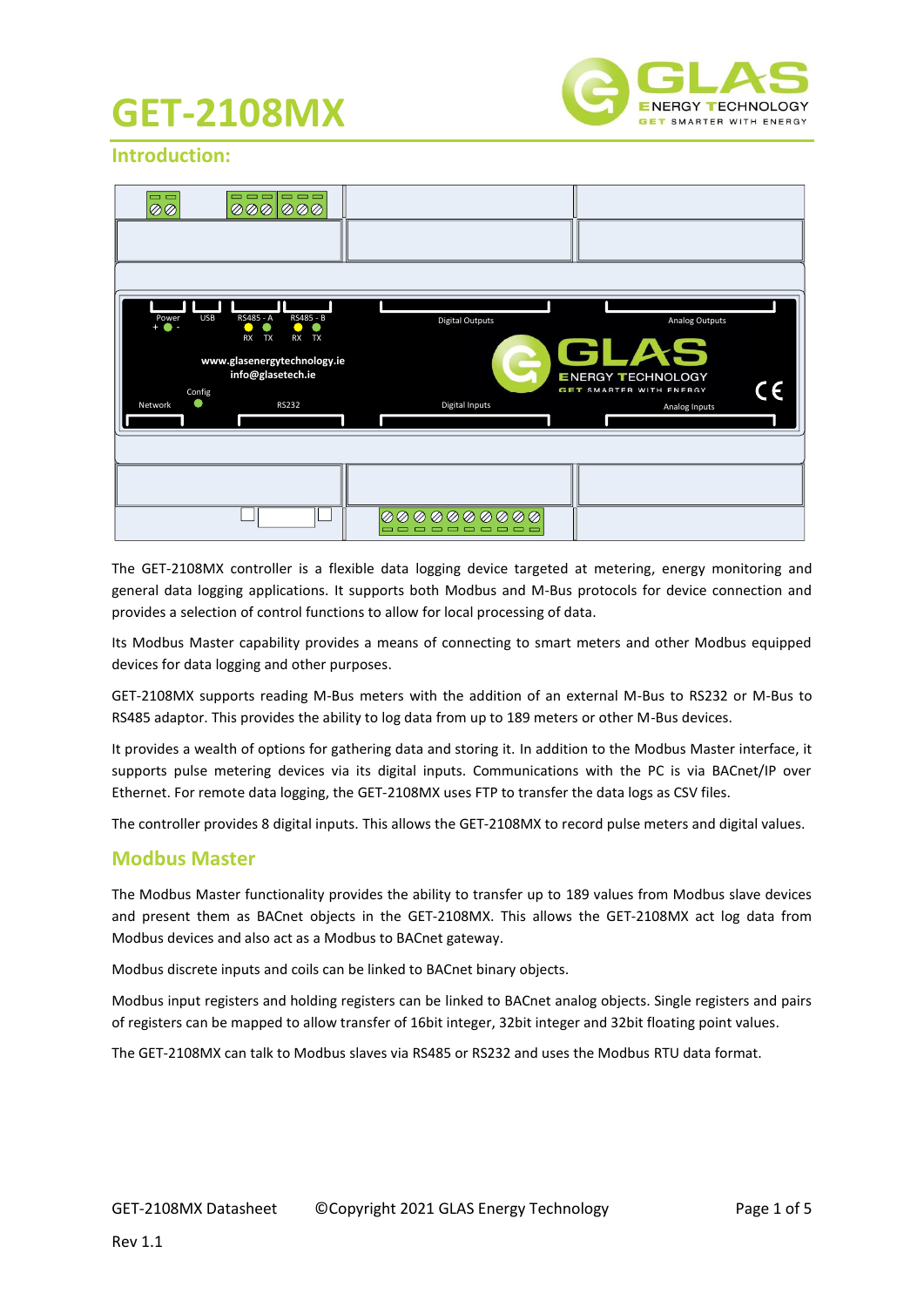

#### **M-Bus**

M-Bus (EN 13757) is an industry standard interface for smart meters which has gained particular popularity in the heat meter market. It uses an inexpensive 2 wire link which can support up to 250 meters on a single trunk. The M-Bus connection can provide both data transfer and power for the meter devices attached to it. M-Bus provides a means of getting a wide selection of data from the meter devices and not just a single consumption value as provided by pulse meters – instantaneous values, consumption per tariff values, temperature values, flow values etc.

The M-Bus interface on the GET-2108MX is not just useful for communicating with M-Bus meters. M-Bus to pulse modules can be used to connect more pulse meters to the controller than the standard 8 pulse inputs allow. It also allows pulse meters to be interfaced to the controller over distances of several hundred meters.

The GET-2108MX supports reading of up to 189 values over M-Bus. Multiple values can be logged from each meter to provide greater flexibility or single values can be logged from meters to provide wider meter coverage.

As well acting as an M-Bus data logger, the GET-2108MX can be used as an M-Bus to BACnet gateway to allow BACnet based systems access M-Bus devices.

#### **Remote Configuration and Firmware Update**

Remote configuration via FTP allows the GET-2108MX automatically apply configuration changes without the need for site visits. A recovery mode allows untrained local staff to initiate an update which can be applied from GLAS Energy Technology's servers.

The GET-2108MX also supports remote Firmware update over FTP to allow feature updates and bug fixes in the field without requiring a site visit.

#### **Trend logs**

The GET-2108MX provides trend log storage in battery backed RAM for between 1 and 199 values depending on the number of readings required per value. In non-grouped configurations, the following combinations of log numbers and lengths are supported:

Grouping of trend logs can provide up to 199 logs of 320 entries each with common time bases.

The on board Real Time Clock provides time stamping down to 1 second resolution for all trend log readings and the time can be synchronised to internet time servers for automatic time correction

| Number of logs | Readings per log | Days stored (15min interval) |
|----------------|------------------|------------------------------|
| 1              | 32000            | 333                          |
| $\overline{2}$ | 16000            | 166                          |
| 4              | 8000             | 83                           |
| 8              | 4000             | 41                           |
| 10             | 3200             | 33                           |
| 16             | 2000             | 20                           |
| 20             | 1600             | 16                           |
| 25             | 1280             | 13                           |
| 32             | 1000             | 10                           |
| 40             | 800              | 8                            |
| 50             | 640              | 6                            |
| 64             | 500              | 5                            |
| 80             | 400              | 4                            |
| 100            | 320              | 3                            |
| 128            | 250              | 2                            |
| 160            | 200              | $\overline{2}$               |

### **Schedules**

The GET-2108MX supports 8 BACnet schedules with 10 switching times per day each. These can be used to provide time control of external devices via the digital outputs.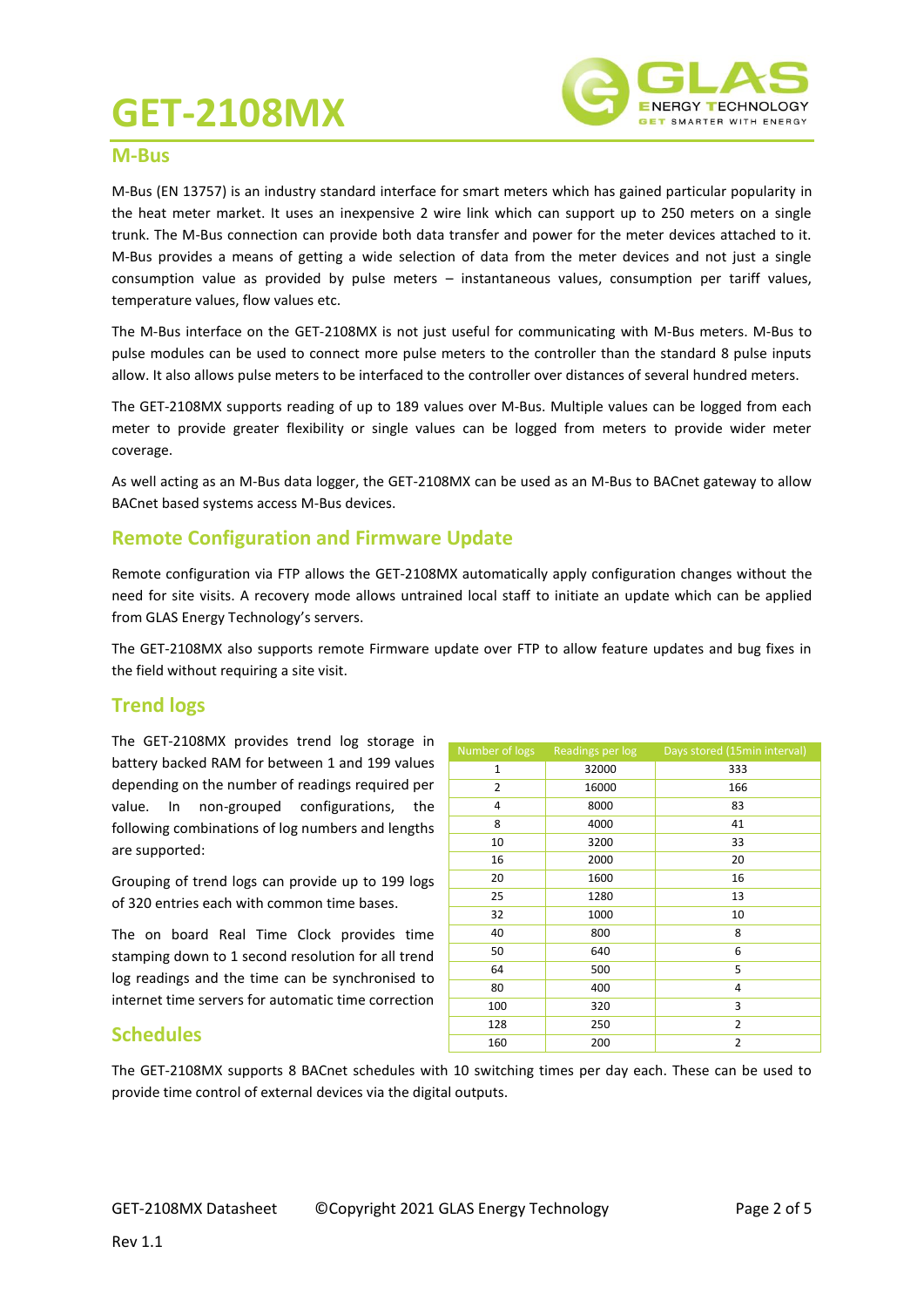

#### **BACnet support**

The GET-2108MX controller supports BACnet/IP communications. The following BACnet objects are supported:

Accumulators, Analog Inputs, Analog Values, Binary Inputs, Binary Values, Device, Integer Values, Positive Integer Values, Schedules, Trend Logs

The mapping of physical I/O points to BACnet objects is very flexible and supports the following combinations:

| <b>BACnet Object</b>    | Possible Physical I/O                                    |
|-------------------------|----------------------------------------------------------|
| Accumulator             | Pulse inputs, Modbus values                              |
| Analog Inputs           | Modbus values, M-Bus Values                              |
| <b>Analog Values</b>    | Analog inputs, pulse inputs, Modbus values, M-Bus Values |
| <b>Binary Inputs</b>    | <b>Binary inputs</b>                                     |
| <b>Binary Values</b>    | Modbus values, M-Bus Values                              |
| <b>Integer Values</b>   | pulse inputs, Modbus values, M-Bus Values                |
| Positive Integer Values | pulse inputs, Modbus values, M-Bus Values                |

#### **Control Functionality**

The GET-2108MX provides up to 189 control blocks which can be used to implement simple control strategies. Functions supported include mathematical operations, logical operations, timers, data converters, comparators, min, max, average and many more. We can implement custom function blocks for customers to provide more complicated control support – please contac[t info@glasetech.ie](mailto:info@glasetech.ie) for further information.

#### **Inputs**

8 Digital inputs – These can be used for normal digital input operation or for pulse counting.

#### **Communications Interfaces:**

The GET-2108MX comes equipped with a comprehensive collection of communications ports to ensure maximum flexibility.

| Port             | <b>Protocols</b>                                  |
|------------------|---------------------------------------------------|
| RS485 Port A     | <b>Modbus Master</b>                              |
| RS485 Port B     | BACnet MS/TP (firmware option)                    |
| <b>RS232</b>     | <b>Modbus Master</b>                              |
| Mini USB         | FTDI Serial interface for firmware upgrade        |
| Ethernet 10baseT | BACnet/IP, SMTP for email alerts, remote firmware |
|                  | upgrade                                           |

#### **LEDs**

There are several LEDs on board which indicate different statuses:

| I FD                     | <b>Function</b>                                     |
|--------------------------|-----------------------------------------------------|
| Power                    | Green LED for power OK                              |
| ZigBee Status            | Green LED indicating status of ZigBee connection    |
| Config/Status            | Green LED. Flashes once per second in normal        |
|                          | operation and more frequently for fault indication. |
|                          | Also used when config button is pressed             |
| RS485 port A TX          | Green LED. Flashes for transmit data                |
| RS485 port A RX          | Yellow LED. Flashes for receive data                |
| RS485 port B TX          | Green LED. Flashes for transmit data                |
| RS485 port B RX          | Yellow LED. Flashes for receive data                |
| <b>Ethernet Link</b>     | Orange LED, Ethernet link up                        |
| <b>Ethernet Activity</b> | Green, flashes for network traffic                  |

GET-2108MX Datasheet ©Copyright 2021 GLAS Energy Technology Page 3 of 5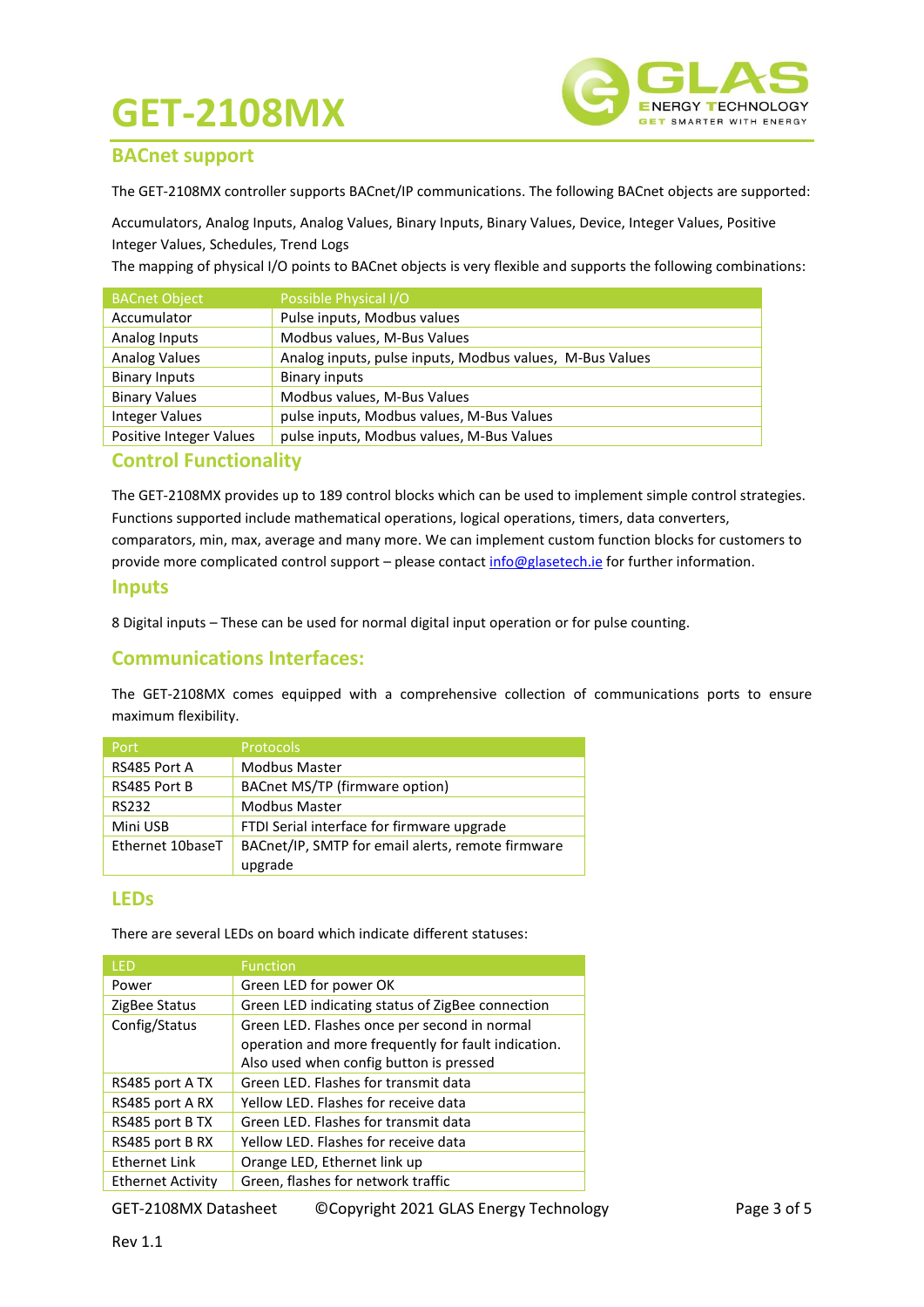

### **Specifications:**

| Dimensions:                   | 213mm x 110mm x 67mm                                                                                                                                                                                                                                                                                                           |
|-------------------------------|--------------------------------------------------------------------------------------------------------------------------------------------------------------------------------------------------------------------------------------------------------------------------------------------------------------------------------|
| Mounting:                     | DIN rail mounting or wall mounting via integral slots on base.                                                                                                                                                                                                                                                                 |
| <b>EMC Immunity:</b>          | EN6100-4-2 (ESD), EN6100-4-3 (Radiated Immunity), EN6100-4-4 (EFT), EN6100-4-6<br>(Conducted Immunity). Additional shielding or filtering may be required for heavy<br>industrial environments. Connection to outdoor wiring requires additional external<br>filtering and/or shielding. Maximum allowed cable lengths of 10m. |
| <b>EMC</b> Emissions:         | CISPR 22 Class B, FCC Part 15 Class B. Your results may vary, depending on your<br>application, so additional shielding or filtering may be needed to maintain the Class<br>B emission qualification. Maximum allowed cable lengths of 10m.                                                                                    |
| Power Supply:                 | 12Vdc, 300mA                                                                                                                                                                                                                                                                                                                   |
| Fuse:                         | 1000mA resettable.                                                                                                                                                                                                                                                                                                             |
| <b>Operating Environment:</b> | 0 <sup>o</sup> -50 <sup>o</sup> C, Maximum Relative Humidity 70%                                                                                                                                                                                                                                                               |

The GET-2108MX is  $\mathsf{C}\mathsf{E}$  qualified.

### **Connections:**



#### **RS232 Pinout**

1 – no connection (DCD), 2 – RxD, 3 – TxD, 4 – no connection (DTR), 5 – Gnd, 6 – no connection (DSR), 7 – RTS, 8 – CTS, 9 – no connection (RI)

GET-2108MX Datasheet ©Copyright 2021 GLAS Energy Technology Page 4 of 5